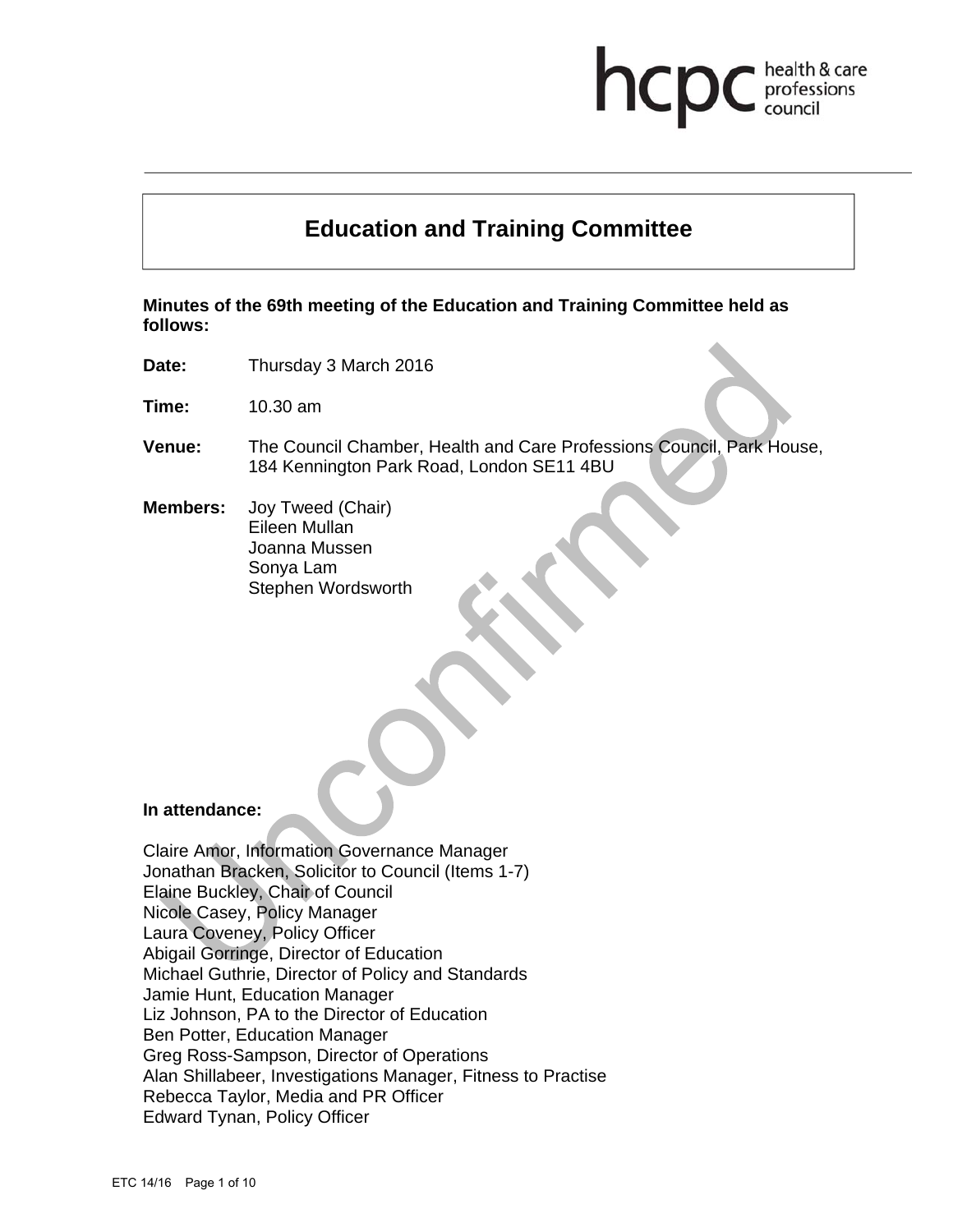# Public Agenda

# **Item 1 - Chair's welcome and introduction**

- 1.1 The Chair welcomed the Committee and those in the public gallery to the meeting.
- 1.2 The Committee noted that Maureen Drake had been appointed to the Education and Training Committee.

### **Item 2 - Apologies for absence**

2.1 Apologies for absence were received from Maureen Drake.

### **Item 3 - Approval of agenda**

3.1 The Committee approved the agenda subject to paper ETC09/16 'Consultation on revised standards of proficiency for social workers in England' following directly after paper ETC04/16 'Education annual report 2015'.

## **Item 4 - Declaration of members' interests**

4.1 Members had no interests to declare in connection with the items on the agenda.

# **Item 5 – Minutes of the meeting of 19 November 2015 (ETC 01/16)**

- 5.1 The Committee considered the minutes of the last meeting of the Education and Training Committee.
- 5.2 The minutes were accepted as a correct record to be signed by the Chair.

# **Item 6 – Matters arising (ETC 02/16)**

- 6.1 The Council noted the matters arising from the meeting held on 19 November 2015 and 10 September 2015.
- 6.2 The Executive provided a verbal update on the action on developing a student survey for use in monitoring. It was noted that the standards of education and training review PLG are currently looking at introducing a specific standard on student involvement. The Education Department are will review the monitoring and major change processes as part of their workplan for 2016-17.

# Items for discussion/approval

# **Item 7 – Complaint from the Institute of Biomedical Science (IBMS) (ETC 03/16)**

7.1 The Committee received a paper from the Executive.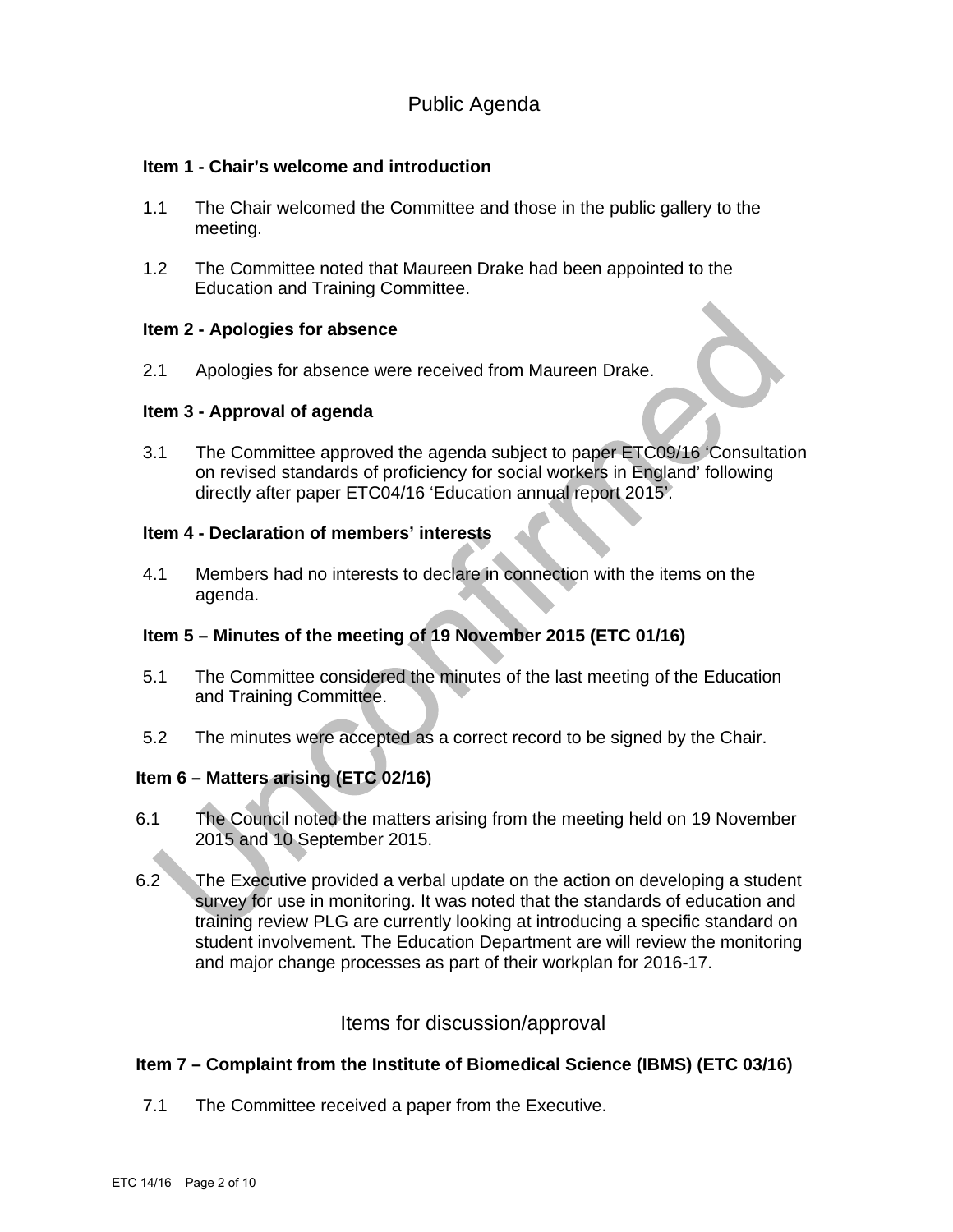- 7.2 The Committee noted that the IBMS has submitted a complaint to the Committee relating to their experience of the post visit stage of the approval process for their proposed programme the Certificate of Competence by Equivalence (Clinical Scientist) (Flexible).
- 7.3 The Committee noted that The Health and Social Work Professions Order 2001 (the **Order**) does not provide for a right of appeal in Part IV (Education and Training). However, as a public body, the HCPC is expected to make reasonable attempts to resolve any issues raised by complainants.
- 7.4 During the discussion the following points were made:-
	- IBMS did not, in accordance with the approval process under the Order, provide observations on the conditions when invited to do so;
	- IBMS currently have had programmes approved by the HCPC previously and so should be aware of the HCPC approvals process and where they are able to feedback into the process;
	- the proposed programme was considered by the Education and Training Panel (ETP) on 24 September 2015. Based upon the visitors' report and without any observations form the IBMS, the ETP decided that the conditions recommended by the visitors must be met before the programme could be approved; and
	- the approval process allows education providers up to two attempts to meet conditions. IBMS has had one attempt, and some conditions were met, but some are still outstanding. Currently the approval process is on hold for this programme while the Committee considers the complaint.
- 7.5 The Committee expressed regret that IBMS had chosen not to provide observations on the conditions at the correct stage in the approvals process.
- 7.6 The Committee agreed that as there is no right of appeal under the Order, the appropriate way of addressing this complaint was to consider whether, so far, the approvals process had been applied fairly to the IBMS programme, rather than to re-consider the ETP decision in detail. In particular, the Committee noted that this application was still pending and, in the event that the conditions are not met, the Committee may need to consider the matter again at some point in the future.
- 7.7 Having considered the information put before it, the Committee agreed that it did not consider that there had been any irregularity in the application of the approvals process for the IBMS proposed programme the Certificate of Competence by Equivalence (Clinical Scientist) (Flexible).
- 7.8 The Committee noted IBMS comments around the inconsistent application of the SETs with regards to programmes approved from other education providers. The Committee agreed that the approvals process was outcome focused and that therefore there were many ways in with SETs could be met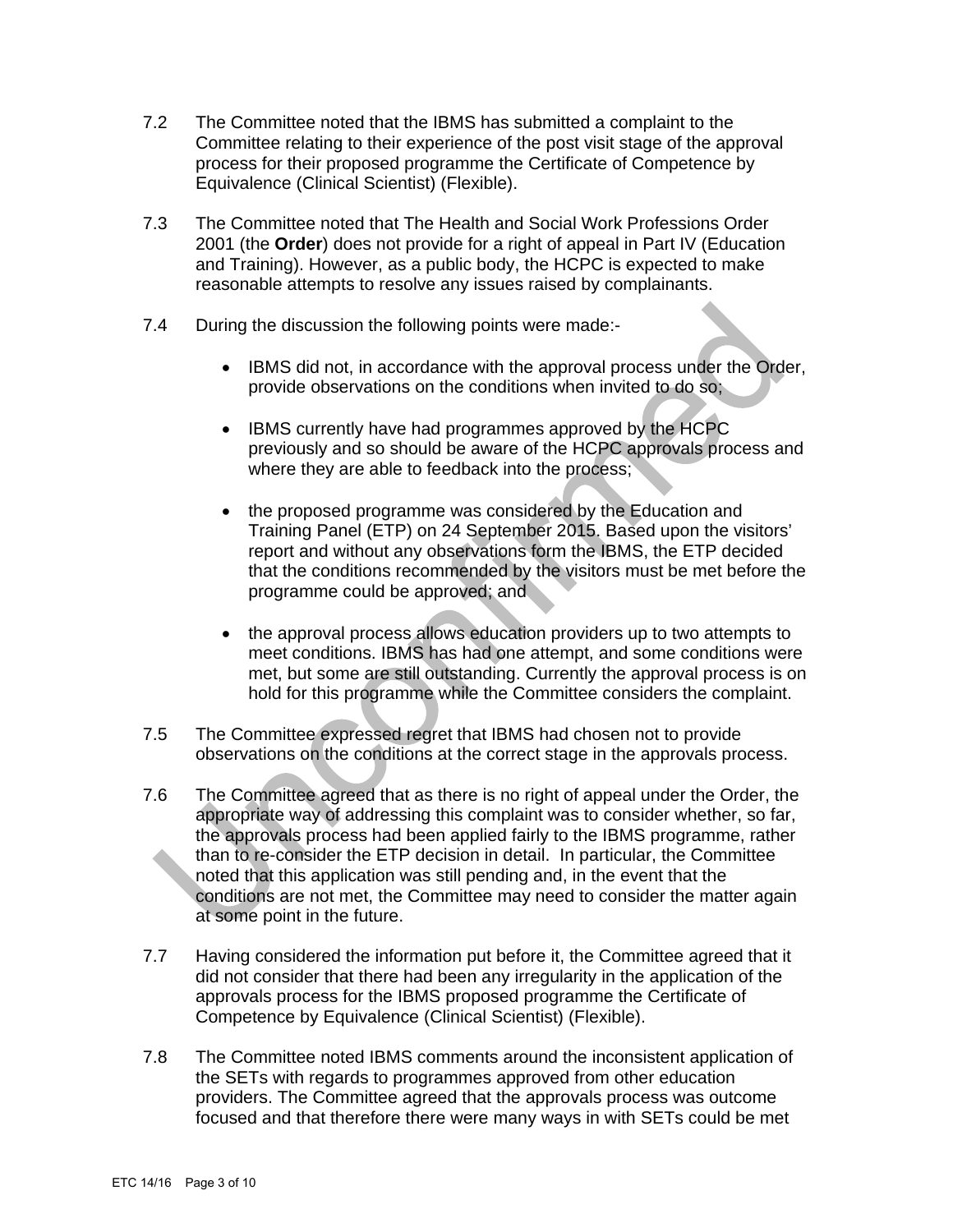and that like for like comparisons of programmes was not possible as it was a contextualised process. The Committee agreed it was satisfied that the IBMS had been treated in a comparable way to other education providers when undergoing the approvals process.

- 7.9 The Committee agreed that it would not intervene in the approvals process for the IBMS proposed programme the Certificate of Competence by Equivalence (Clinical Scientist) (Flexible).
- 7.10 The Committee agreed that a response to IBMS would be issued by the Chair of the Committee.

### **Item 8 – Education annual report 2015 (ETC 04/16)**

- 8.1 The Committee received a paper from the Executive.
- 8.2 The Committee noted that the tenth Education annual report covers the period 1 September 2014 to 31 August 2015 and presents statistical information relating to the approval and monitoring processes.
- 8.3 During the discussion the following points were made:-
	- the reporting year saw the predicted reduction in approvals work and increase in monitoring work;
	- the third and final year of scheduled approval visits to social work programmes was carried out;
	- a record number of major change notifications were received from education providers, with the majority being assessed through major change or annual monitoring processes;
	- a key area of work has been focused on programmes for paramedics due to workforce planning and the subsequent reactive commissioning of training;
	- in 2014–15 programmes were assessed against the new standard of education and training about service user and carer involvement while also involved lay Visitors in the approval process for the first time; and
	- an interactive website section is being developed in response to feedback received on the last years report.
- 8.4 The Committee agreed that key messages within the report should be foregrounded using formatting techniques as the report contains so much data.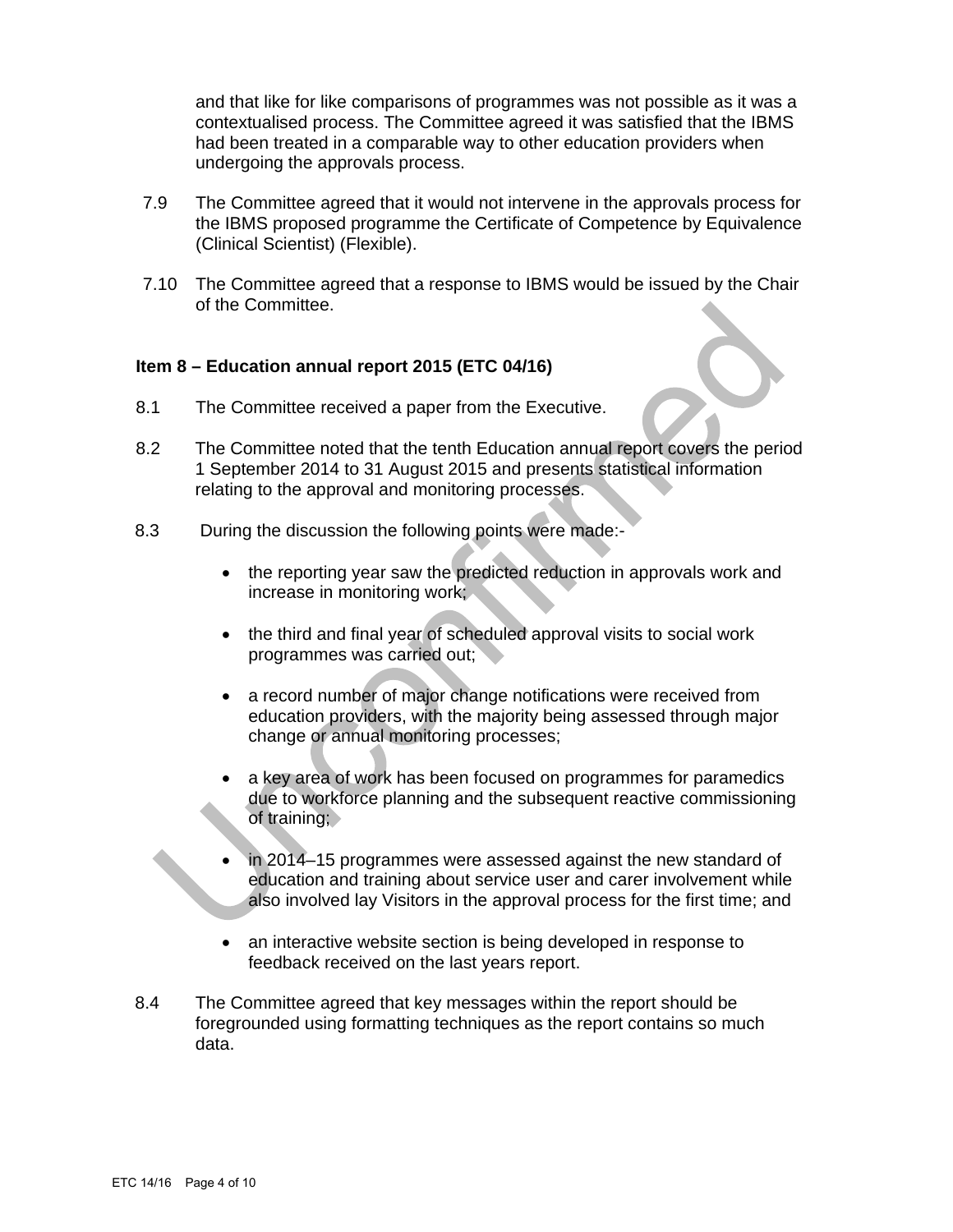- 8.5 The Committee agreed that the use of average in some statistics could be made more meaningful by using mode, where outliers are causing the average to be moved.
- 8.6 The Committee discussed the decrease in the number of cancelled visits. It noted that more focus has been put on providing guidance during pre-visit preparation for new models of education provision, so that they do not reach the stage of having to withdraw from the process resulting in a cancelled visit.

## **Item 9 – Consultation on revised standards of proficiency for social workers in England (ETC 09/16)**

- 9.1 The Committee received a paper from the Executive.
- 9.2 The Committee noted that at its meeting on 4 June 2015, the Committee agreed to a workplan for a review of the standards of proficiency for social workers in England. The Executive undertook a number of activities including surveys of stakeholders and a workshop which took place in January 2016.
- 9.3 During discussion, the following points were made:
	- the feedback has indicated that most stakeholders consider that the existing standards are robust, with only minor amendments required;
	- the registrant social worker Council member provided input into the review; and
	- the consultation will run between 1 April 2016 and 24 June 2016. The Committee and the Council will be invited to approve the final standards in September 2016.
- 9.4 The Committee agreed to recommend the text of the consultation document and draft revised standards to Council for approval.

# **Item 10 – Outcomes of the consultation on proposed amendments to the Registration and Fees and Practice Committee Rules (ETC 05/16)**

- 10.1 The Committee received a paper from the Executive.
- 10.2 The Committee noted that, as part of the Registration transformation and improvement project, amendments to the Registration and Fees Rules were consulted on between 5 October 2015 and 15 January 2016.
- 10.3 During the discussion the following points where made:-
	- 103 responses to the consultation were received of which 87% were made by individuals;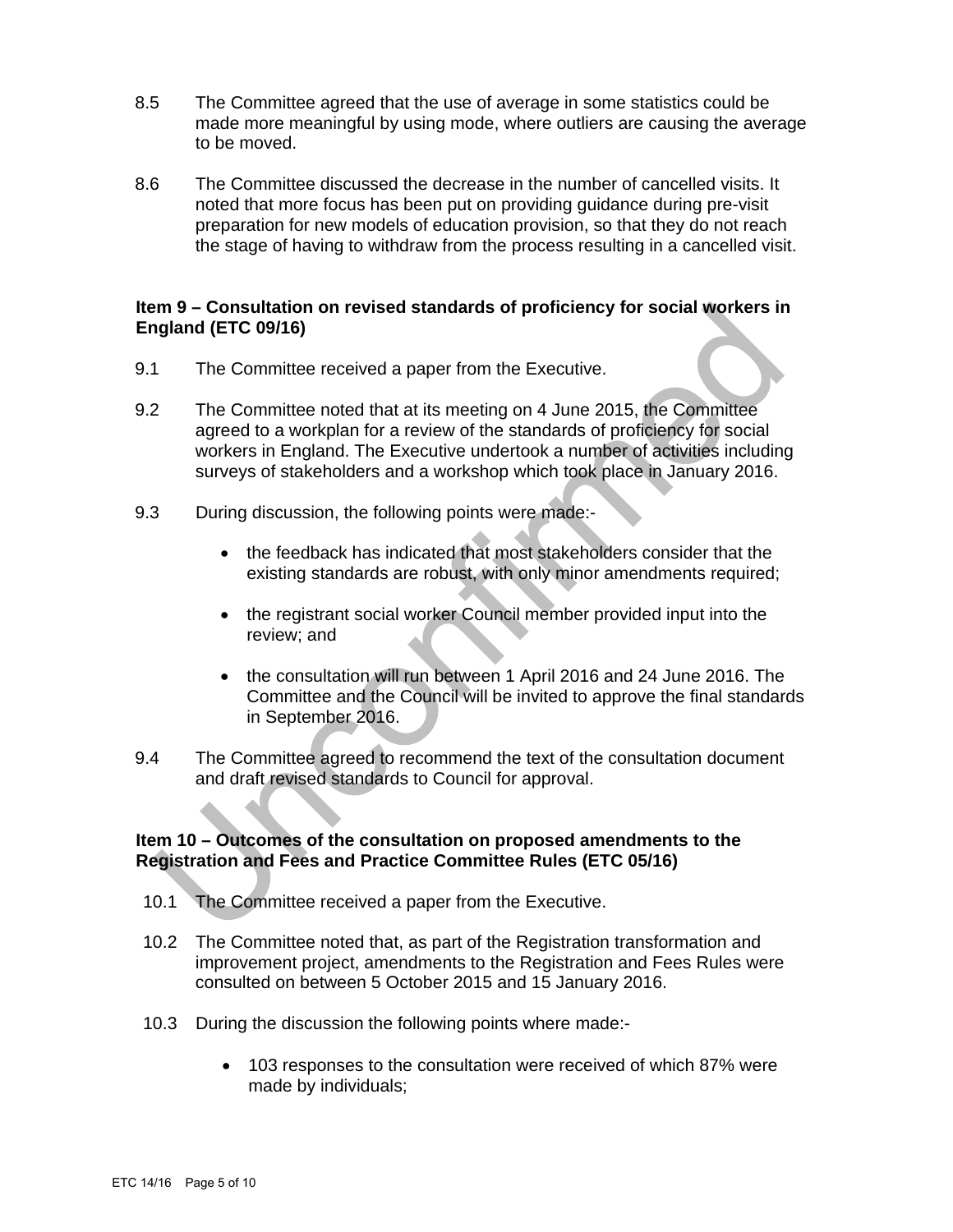- the changes proposed would increase the HCPC's ability to communicate with applicants and registrants by electronic means;
- the requirement for a character reference will be replaced with a selfdeclaration; and
- fitness to practise chairs will be given the power to give directions without the need for a preliminary meeting.
- 10.4 The Committee discussed the timeframe for laying the new rules. It was noted that it was hoped the rules would be laid before parliamentary recess, but that this could be delayed until September 2016 if not.
- 10.5 The Committee agreed to recommend the text of the consultation analysis document to Council for approval.

# **Item 11 – HCPC guidance on the appropriate use of social media and networking websites (ETC 06/16)**

- 11.1 The Committee received a paper from the Executive.
- 11.2 The Committee noted that the recently revised SCPE require registrants to use all forms of communication appropriately and responsibly, and for the first time specifically refer to social media and networking sites.
- 11.3 During the discussion the following points where made:-
	- the HCPC frequently received requests for guidance on the use of social media from registrants and other stakeholders;
	- registrants often use social media in their professional lives, this is only likely to increase;
	- the SCPE PLG recommended that the HCPC should develop separate guidance for social media and networking use by registrants; and
	- fitness to practise concerns regularly include issues around the use of social media by registrants.
- 11.4 The Committee discussed the proposed use of 'crowdsourcing' in order to engage stakeholders. Crowdsourcing is a way of obtaining services, ideas, or content by soliciting contributions from a large group of people and especially from an online community rather than using more traditional methods. It was noted that a third party will be contracted to carry this out on behalf of the HCPC, but that the HCPC would retain control over branding and approach. This is a new approach for the policy team. The Committee requested that the Executive provide updates to the Committee on how the new approach was working.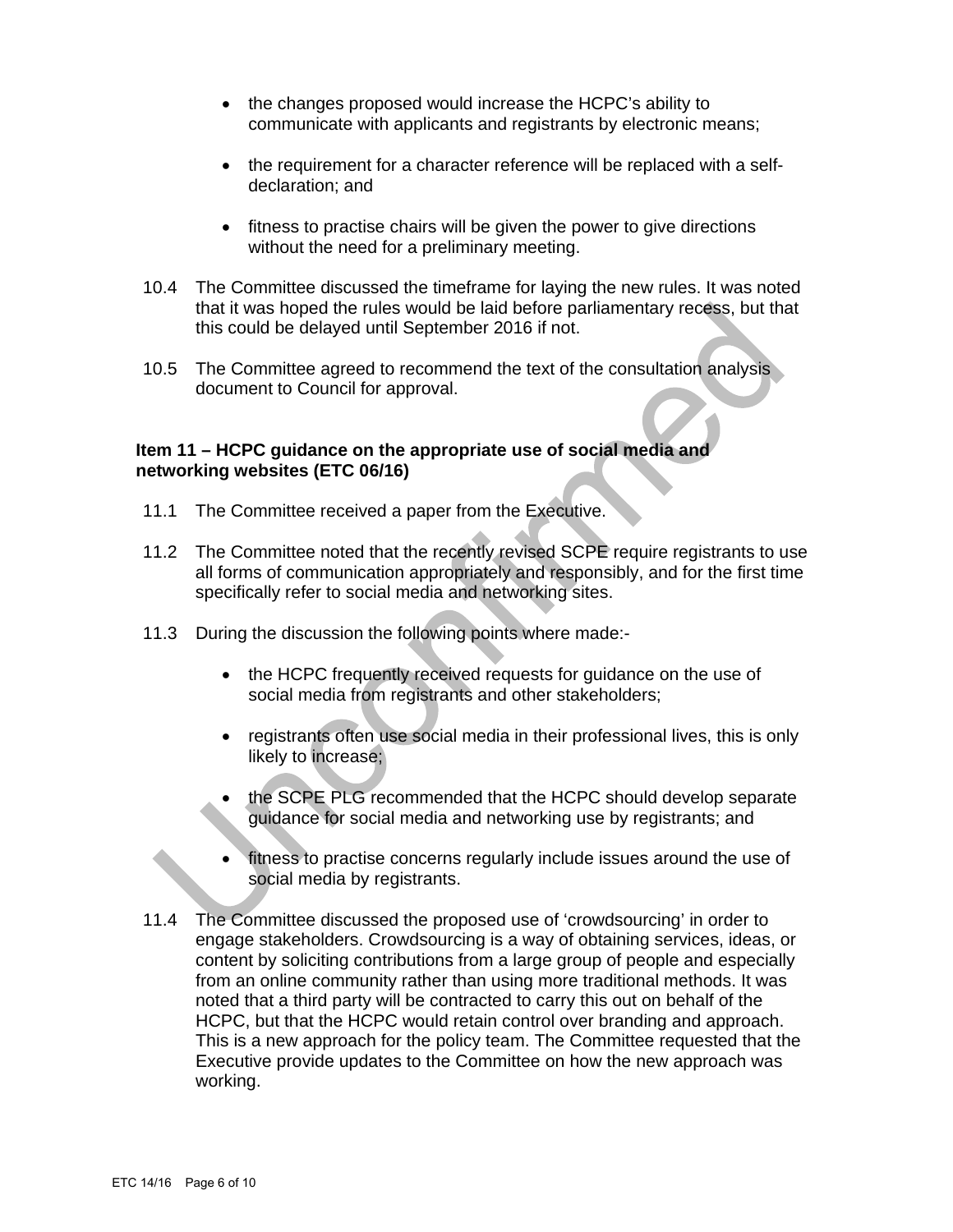- 11.5 The Committee agreed that the proposed guidance should also touch on how registrants respond to feedback provided via social media.
- 11.6 The Committee approved the proposal and accompanying work plan for producing HCPC guidance on the appropriate use of social media and networking websites.

# **Item 12 – Outcomes of the consultation on revised draft Guidance on conduct and ethics for students (ETC 07/16)**

- 12.1 The Committee received a paper from the Executive.
- 12.2 The Committee noted that the revised standards of conduct, performance and ethics (SCPE) for registrants were published in January 2016. As a result of changes to these standards, the Guidance on conduct and ethics for students (the guidance) has been amended to ensure that it continues to be fit for purpose.
- 12.3 During the discussion the following points where made:-
	- the HCPC publically consulted on the revised draft guidance between 19 October 2015 and 29 January 2016;
	- prior to the consultation a number of engagement activities took place in order to gather feedback on the draft guidance from students;
	- 151 responses to the consultation were received. 103 responses were made by individuals, of which 35 were students;
	- feedback received on the revised guidance has been largely supportive
- 12.4 The Committee agreed that the status of the guidance not being statutory should be highlighted earlier in the guidance than it currently is
- 12.5 The Committee agreed that in section 5.12 the HCPC should explain why it considers that case studies would not be appropriate.
- 12.6 The Committee agreed to recommend the revised draft Guidance on conduct and ethics for students and the text of the consultation response analysis document to Council for approval (subject to minor editing amendments and formal legal scrutiny).

# **Item 13 – Reviewing the guidance on confidentiality (ETC 08/16)**

- 13.1 The Committee received a paper from the Executive.
- 13.2 The Committee noted that the HCPC published 'Confidentiality guidance for registrants' in 2008. This document provides advice to registrants on handling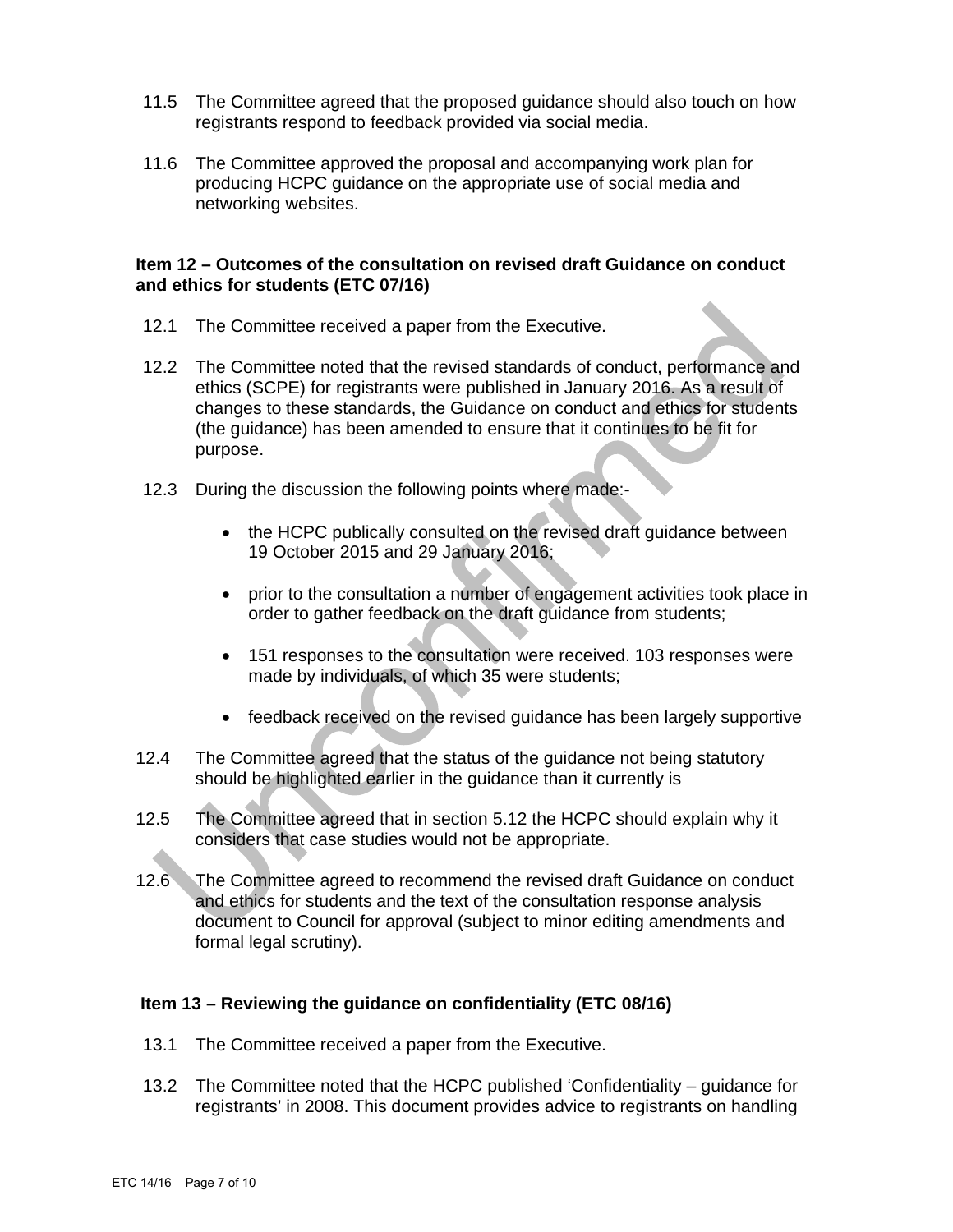information about service users and other issues relating to confidentiality. The work plan sets out the review of the guidance to ensure it remains relevant in light of the recently revised SCPE.

- 13.3 The Committee noted that the Executive plans to present a draft revised version of the guidance and a draft consultation document to the Committee for consideration in September 2016.
- 13.4 The Committee agreed the work plan to review of the guidance on confidentiality.

# **Item 14 – Review of Health and Character Declarations Policy (ETC 10/16)**

- 14.1 The Committee received a paper from the Executive.
- 14.2 The Committee noted that, at its meeting on 19 November 2015, the Committee received a review of health and character declarations made by applicants for registration or for readmission to the register or by registrants on renewal of registration.
- 14.3 In noting the continued effective operation of the declarations process the Committee agreed that the Executive should produce a draft revision of the Health and Character Policy, which was last reviewed in September 2013.
- 14.3 During the discussion the following points where made:
	- proposed changes will significantly reduce the number of declarations needing to be considered by a Registration Panel through enabling a more flexible use of administrative sign-off by Fitness to Practise Department managers;
	- this change recognises that 95% of applicants whose declarations were referred for consideration by Registration Panels were approved for registration;
	- of 49 cases refused by Registration Panels during the two year review period only one involved a declaration which had previously been considered by the education provider, which indicates there are no concerns that education providers are admitting unsuitable students onto approved programmes; and
	- the Guidance document for registrants on making declarations will be reviewed in spring 2016 to reflect the recently revised SCPE. During this review information provided on when cautions/convictions should not be declared will be revisited.
- 14.4 The Committee discussed how the HCPC could be confident that an education provider was aware of a declaration. It was noted that the reference form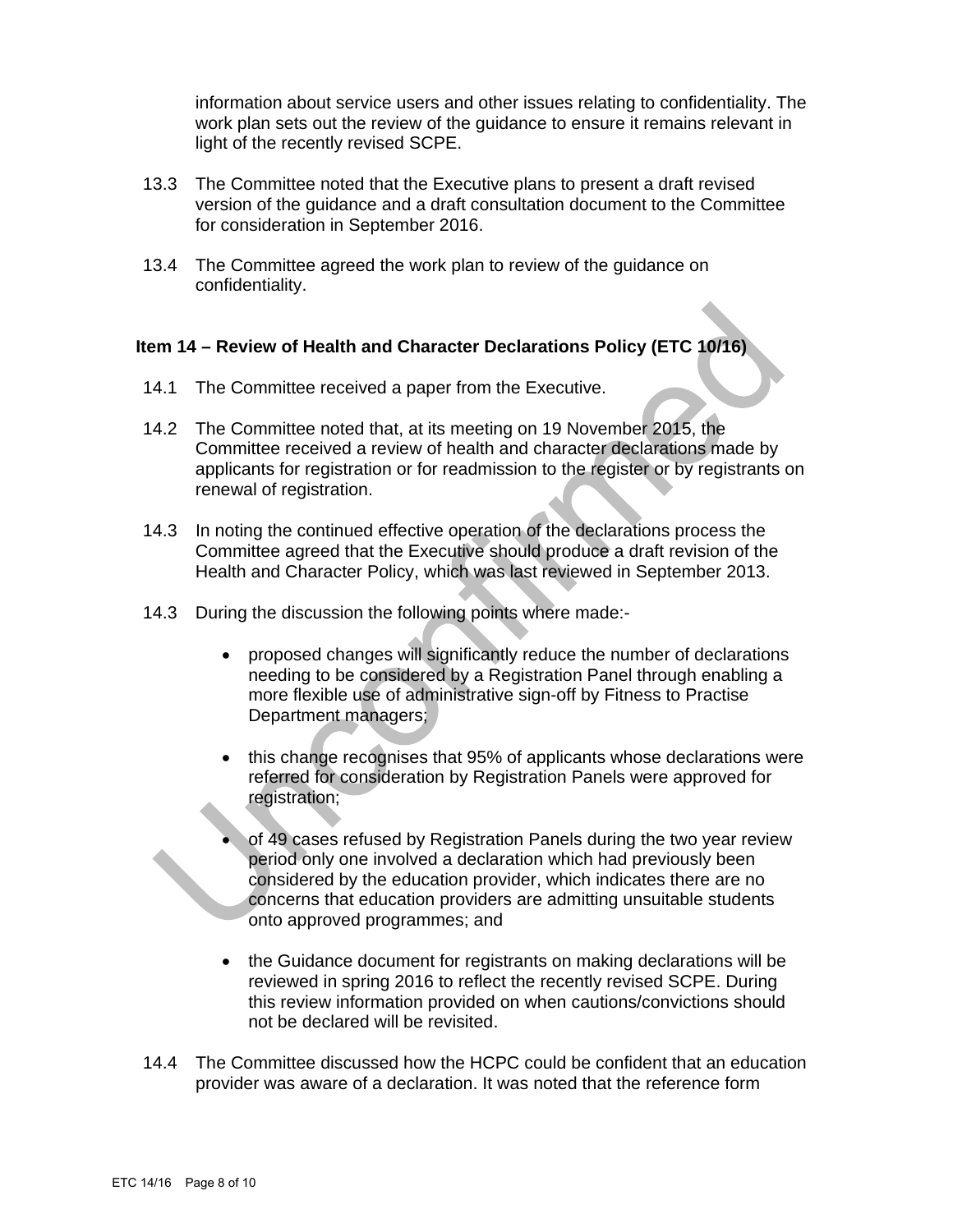currently used will be amended where a declaration has been made to ensure the education provider indicates they were aware of it.

14.5 The Committee approved the revised Health and Character Declarations Policy.

#### **Item 15 – Education and Training Committee Scheme of Delegation (ETC 11/16)**

- 15.1 The Committee received a paper from the Executive.
- 15.2 The Committee noted that, at its meeting in December 2015, the Council made a small number of amendments to the Code of Corporate Governance (the Code). As a result of these changes, minor amendments to the Education and Training Committee's Scheme of Delegation (the Scheme) are required.
- 15.3 During the discussion the following points where made:-
	- responsibility for the management of registration appeals has passed from the Fitness to Practice Department to the Registration Department. As a result, a number of administrative functions in relation to registration appeals which were delegated to the Director of Fitness to Practise have now been assigned to the Chief Executive or an officer nominated by the Chief Executive; and
	- the Scheme provided for the Committee to be responsible for maintaining and publishing the Council's list of approved qualifications. However, as the task is an administrative function, it has now been delegated by the Council to the Director of Education.
- 15.4 The Committee agreed to adopt the revised Scheme of Delegation as presented in the paper. The Committee agreed to revoke the existing Scheme.

# Items to note

# **Item 16 – Research on preparation for practice among newly qualified professionals (ETC 12/16)**

#### **Item 17 – Any other business**

17.1 There was no additional business for consideration that day.

#### **Item 18 – Date and time of next meeting**

18.1 10.30am – Thursday 9 June 2016 at Park House, SE11 4BU

#### **Resolution**